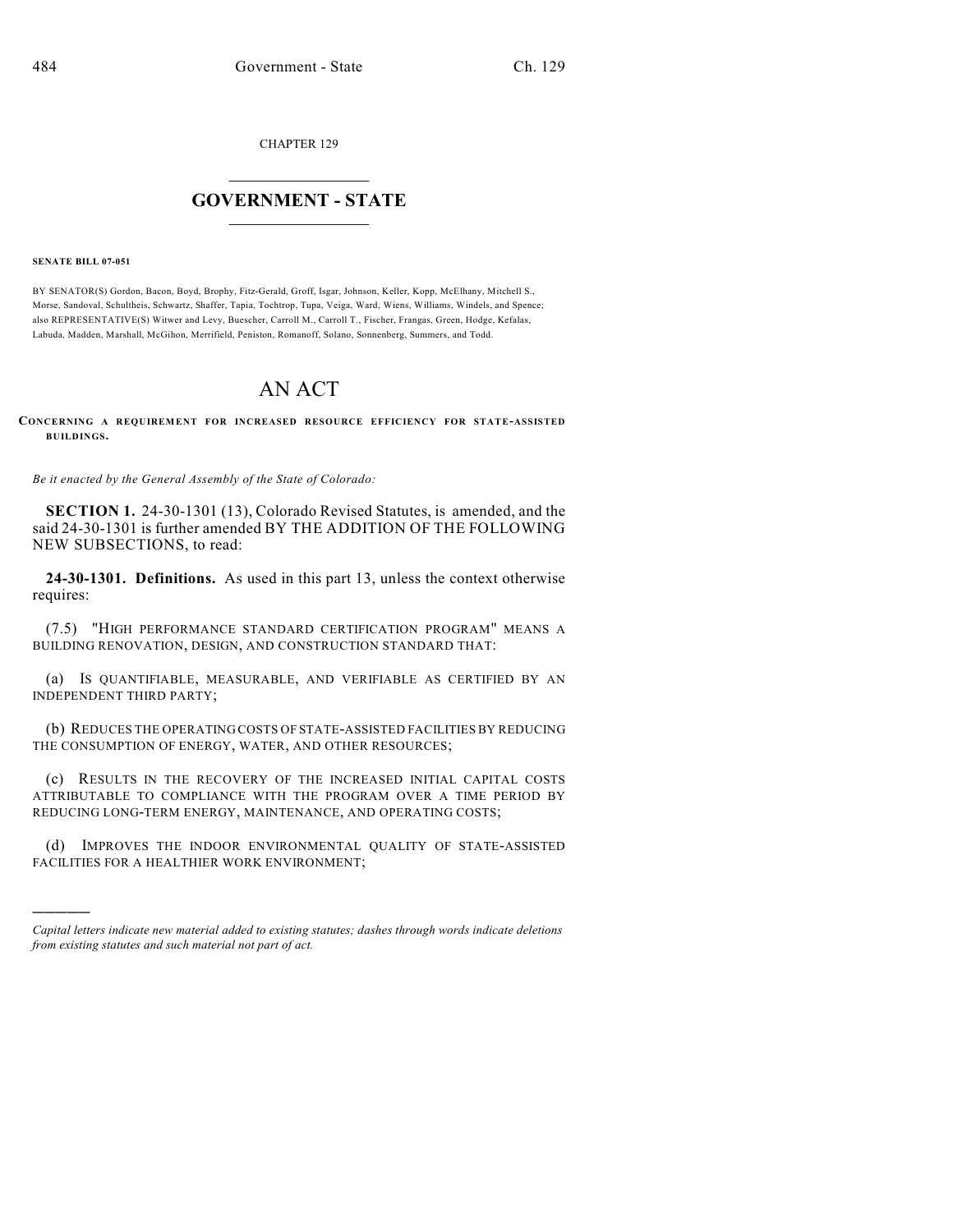(e) ENCOURAGES THE USE OF PRODUCTS HARVESTED, CREATED, OR MINED WITHIN COLORADO, REGARDLESS OF PRODUCT CERTIFICATION STATUS;

(f) PROTECTS COLORADO'S ENVIRONMENT; AND

(g) COMPLIES WITH THE FEDERAL SECRETARY OF THE INTERIOR'S STANDARDS FOR THE TREATMENT OF HISTORIC PROPERTIES WHEN SUCH WORK WILL AFFECT PROPERTIES FIFTY YEARS OF AGE OR OLDER, UNLESS THE STATE HISTORICAL SOCIETY, DESIGNATED IN SECTION 24-80-201, DETERMINES THAT SUCH PROPERTY IS NOT OF HISTORICAL SIGNIFICANCE, AS THAT TERM IS DEFINED IN SECTION 24-80.1-102 (6).

(13) "State-assisted facility" means a facility constructed, or a major facility constructed or renovated, in whole or in part, with state funds or with funds guaranteed or insured by a state agency; EXCEPT THAT, FOR PURPOSES OF SECTION  $24-30-1305(9)$ :

(a) "STATE-ASSISTED FACILITY" MEANS A FACILITY THAT:

(I) IS SUBSTANTIALLY RENOVATED, DESIGNED, OR CONSTRUCTED WITH STATE FUNDS OR WITH FUNDS GUARANTEED OR INSURED BY A STATE AGENCY AND SUCH FUNDS CONSTITUTE AT LEAST TWENTY-FIVE PERCENT OF THE PROJECT COST;

(II) CONTAINS FIVE THOUSAND OR MORE GROSS SQUARE FEET;

(III) INCLUDES A HEATING, VENTILATION, OR AIR CONDITIONING SYSTEM; AND

(IV) HAS NOT ENTERED THE DESIGN PHASE PRIOR TO JANUARY 1, 2008.

(b) "STATE -ASSISTED FACILITY" DOES NOT INCLUDE:

(I) A FACILITY SPECIFIED IN SECTION 23-1-106 (9), C.R.S.;

(II) A FACILITY FINANCED BY THE COLORADO HOUSING AND FINANCE AUTHORITY PURSUANT TO PART 7 OF ARTICLE 4 OF TITLE 29, C.R.S., OR THE DIVISION OF HOUSING IN THE DEPARTMENT OF LOCAL AFFAIRS; OR

(III) A FACILITY THE SOURCE OF FUNDING FOR WHICH IS SECTION 39-29-110 (1) (b), C.R.S.

(15) "SUBSTANTIAL RENOVATION" MEANS ANY RENOVATION THE COST OF WHICH EXCEEDS TWENTY-FIVE PERCENT OF THE VALUE OF THE PROPERTY.

**SECTION 2.** 24-30-1305, Colorado Revised Statutes, is amended BY THE ADDITION OF A NEW SUBSECTION to read:

**24-30-1305. Life-cycle cost - application - high performance standards report.** (9) (a) THE OFFICE OF THE STATE ARCHITECT, OR AN ANALOGOUS SUCCESSOR OFFICE IN THE DEPARTMENT, SHALL, IN CONSULTATION WITH THE COLORADO COMMISSION ON HIGHER EDUCATION, ADOPT AND UPDATE FROM TIME TO TIME A HIGH PERFORMANCE STANDARD CERTIFICATION PROGRAM.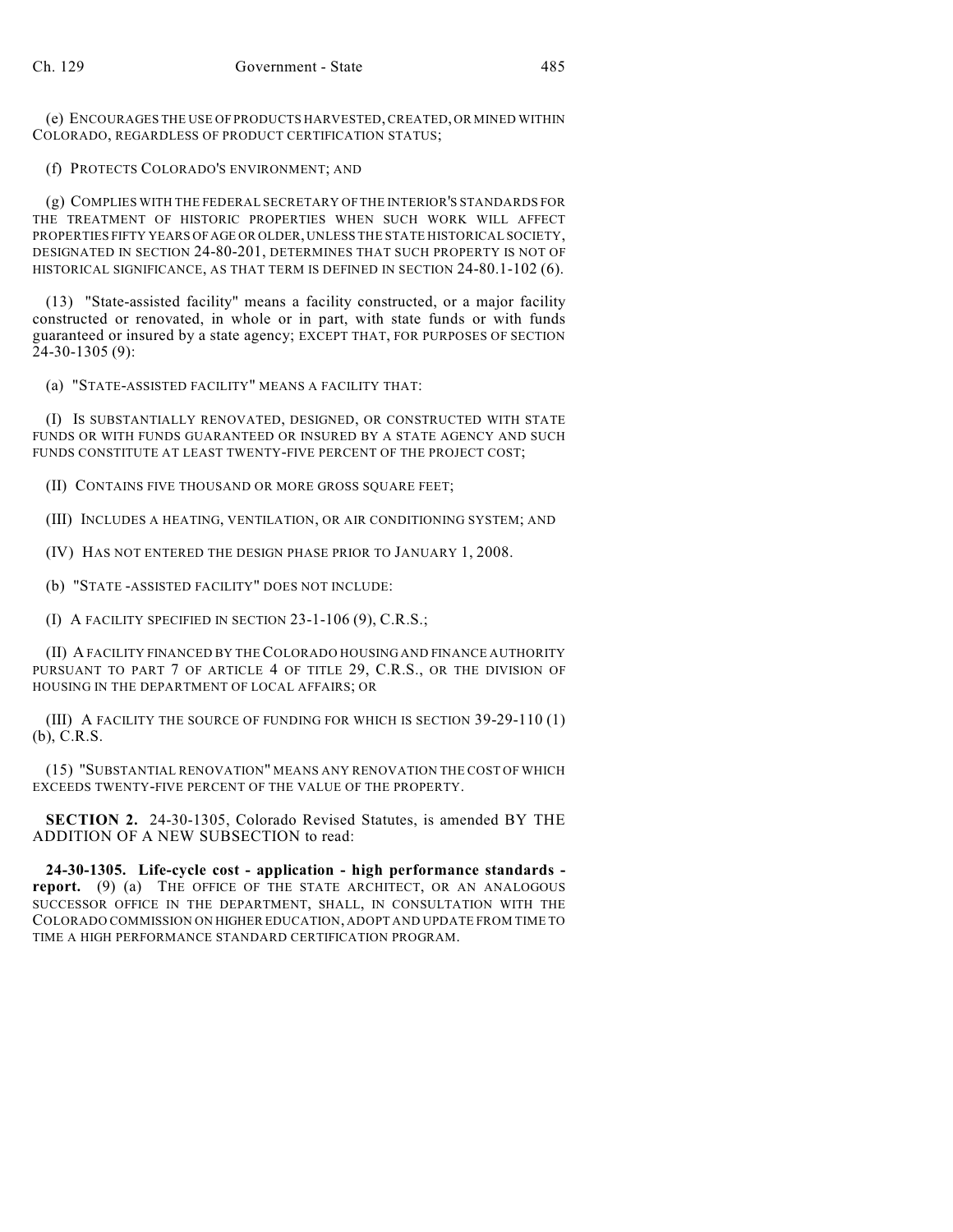(b) A STATE AGENCY OR DEPARTMENT CONTROLLING THE SUBSTANTIAL RENOVATION, DESIGN, OR NEW CONSTRUCTION OF A STATE-ASSISTED FACILITY SHALL, PURSUANT TO THE PROGRAM ADOPTED IN PARAGRAPH (a) OF THIS SUBSECTION (9), PERFORM THE SUBSTANTIAL RENOVATION, DESIGN, OR NEW CONSTRUCTION TO ACHIEVE THE HIGHEST PERFORMANCE CERTIFICATION ATTAINABLE AS CERTIFIED BY AN INDEPENDENT THIRD PARTY PURSUANT TO THE HIGH PERFORMANCE STANDARD CERTIFICATION PROGRAM. FOR PURPOSES OF THIS PARAGRAPH (b), A CERTIFICATION IS ATTAINABLE IF THE INCREASED INITIAL COSTS OF THE SUBSTANTIAL RENOVATION, DESIGN, OR NEW CONSTRUCTION, INCLUDING THE TIME VALUE OF MONEY, CAN BE RECOUPED FROM DECREASED OPERATIONAL COSTS WITHIN FIFTEEN YEARS.

(c) (I) IF THE STATE AGENCY OR DEPARTMENT ESTIMATES THAT SUCH INCREASED INITIAL COSTS WILL EXCEED FIVE PERCENT OF THE TOTAL COST OF THE SUBSTANTIAL RENOVATION, DESIGN, OR NEW CONSTRUCTION, THE GENERAL ASSEMBLY'S CAPITAL DEVELOPMENT COMMITTEE SHALL SPECIFICALLY EXAMINE SUCH ESTIMATE BEFORE APPROVING ANY APPROPRIATION FOR THE SUBSTANTIAL RENOVATION, DESIGN, OR NEW CONSTRUCTION.

(II) IF A STATE-ASSISTED FACILITY UNDERGOING SUBSTANTIAL RENOVATION CANNOT ACHIEVE HIGH PERFORMANCE DUE TO EITHER THE HISTORICAL NATURE OF THE BUILDING OR BECAUSE THE INCREASED COSTS OF RENOVATING THE STATE-ASSISTED FACILITY CANNOT BE RECOUPED FROM DECREASED OPERATIONAL COSTS WITHIN FIFTEEN YEARS, AN ACCREDITED PROFESSIONAL SHALL ASSERT IN WRITING THAT, AS MUCH AS POSSIBLE, THE SUBSTANTIAL RENOVATION HAS BEEN CONSISTENT WITH THE HIGH PERFORMANCE STANDARD CERTIFICATION PROGRAM.

(III) ANY DESIGN OR NEW CONSTRUCTION OF A FACILITY OF LESS THAN FIVE THOUSAND SQUARE FEET THAT IS, BUT FOR ITS SIZE, OTHERWISE SUBJECT TO THIS SECTION AND MINOR RENOVATION AND CONTROLLED MAINTENANCE OF SUCH FACILITIES AND FACILITIES THAT ARE SUBJECT TO THIS SECTION SHALL BE EXECUTED TO THE HIGH PERFORMANCE STANDARDS ADOPTED IN THE HIGH PERFORMANCE STANDARD CERTIFICATION PROGRAM EVEN IF HIGH PERFORMANCE CERTIFICATION IS NOT SOUGHT AT THAT TIME.

(IV) A STATE-ASSISTED FACILITY MAY BE EXEMPTED FROM COMPLYING WITH THIS SECTION UPON A DETERMINATION BY THE EXECUTIVE DIRECTOR THAT EXTENUATING CIRCUMSTANCES EXIST SUCH AS TO PRECLUDE THE IMPLEMENTATION OF THIS SUBSECTION  $(9)$ .

(d) THE DEPARTMENT SHALL REPORT ANNUALLY TO THE GENERAL ASSEMBLY'S CAPITAL DEVELOPMENT COMMITTEE REGARDING CONTRACTING DOCUMENTS, PROJECT GUIDELINES, AND REPORTING AND TRACKING PROCEDURES RELATED TO THE IMPLEMENTATION OF THIS SUBSECTION (9).

**SECTION 3. Effective date.** (1) This act shall take effect September 1, 2007.

(2) However, if a referendum petition is filed against this act or an item, section, or part of this act during the 90-day period after final adjournment of the general assembly that is allowed for submitting a referendum petition pursuant to article V, section 1 (3) of the state constitution, then the act, item, section, or part, shall not